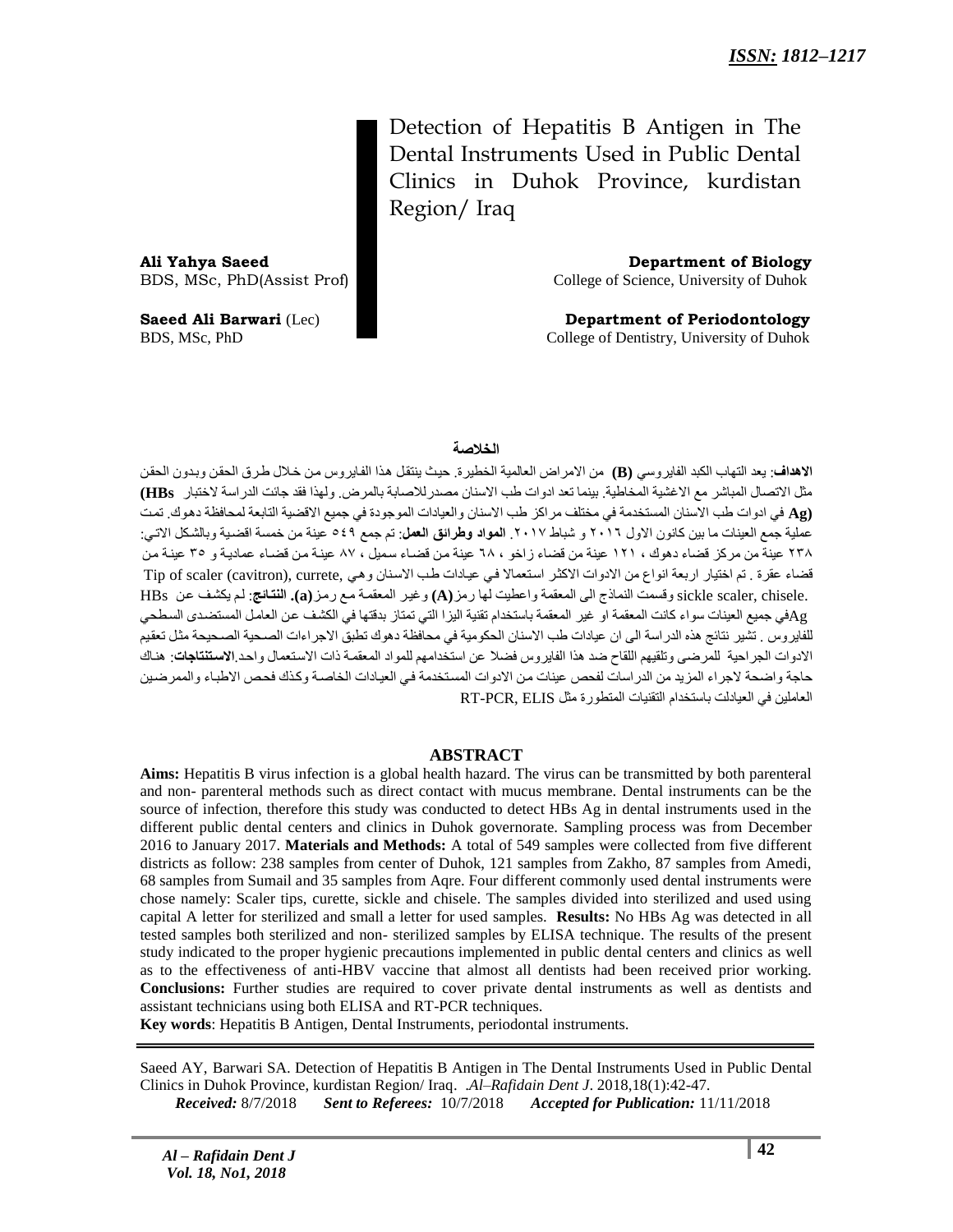# **INTRODUCTION**

 Among infectious diseases two viral infections namely human immunodeficiency virus (HIV) and hepatitis B virus have common features in routes of infections, chronicity and major public health concern in both developing and developed countries. In the point of virulence, HBV seems to be more virulence than HIV because more than 350 million people in the world are chronic carrier of HBV compared to 35 million peoples carriers of HIV  $(1, 2)$ .

 According to the World Health Organization (WHO), there are more than 50 million cases of acute hepatitis infections annually  $(3, 4)$  with 5-10% of adults and up to 90% of infants becoming chronically infected  $<sup>(5)</sup>$ . Hepatitis B virus is the tenth</sup> cause of death globally which causes 500,000 to 1.2 million death per year due to chronic hepatitis, cirrhosis and hepatocellular carcinoma<sup> $(3, 4)$ </sup>. Based on the prevalence of HBV chronic carriers ( individuals positive for hepatitis B surface antigen) among adults in the general population, countries are classified as having low endemicity < 2% , intermediate endemicity  $2-8\%$  or high endemicity  $> 8\%$  $<sup>(6)</sup>$ . Iraq is considered to be of moderate</sup> endemicity for HBV with a rate of  $3\%$   $(7)$ . Most serological studies carried out in the different parts of the world have found a higher prevalence of HBV infection among

dentists, especially among surgical specialties (oral, maxillofacial and periodontists) compared to the general population  $(8-10)$ .

 Most of the studies were carried out in pre-vaccination era, therefore, the picture of HBV prevalence among dentists still a matter of debate. Medical devices like dental instruments have also associated with HBV transmission  $(11)$ . Most positive cases of HBV in our area have no history to the common known routes of infection except their visiting to the dentistry clinics, so most people believe that the main source of HBV infections is the contaminated dental instruments. In order to decipher this public concept on dentists and dentistry clinics and spot whether they are guilty or innocent, this study was performed to detect hepatitis B surface antigen in the dental instruments used in both private and public dentistry clinics in Duhok Province.

# **MATERIALS AND METHODS Sampling method**A

 total of 549 samples were collected from five different districts of Duhok Province as follow: 238 samples from 16 public dentistry centers and clinics in the center of Duhok City, 121 samples from five different clinics in Zakho District, 68 samples from three clinics in Sumail District, 87 samples from Amedi District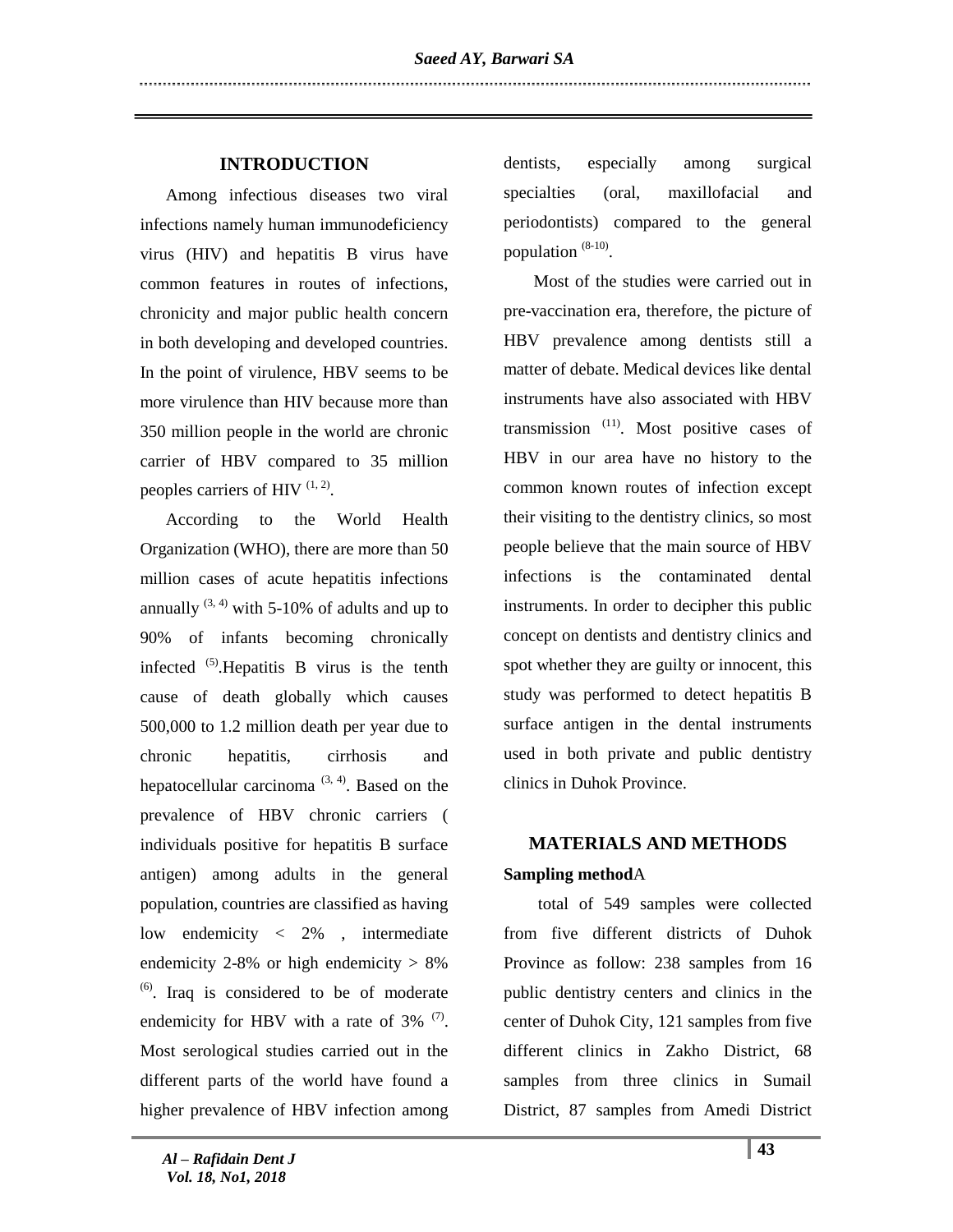and 35 samples from Aqre District. Samples were collected from December, 2016 to February, 2017. From each dental clinic and center four different instruments were chosed namely tip of scaler, curette, sickle and chisele both sterilized and used.

Samples were coded as follow: A1, A2, A3 and A4 for sterilized scaler, curette, sickle and chisele respectively while a1, a2, a3 and a4 for the same instruments but after their using (Table 1).

|                | Sterilzed instruments      | Used instruments |                    |  |
|----------------|----------------------------|------------------|--------------------|--|
| Code           | Name of instrument<br>Code |                  | Name of instrument |  |
| A1             | Tip of scaler              | al               | Tip of scaler      |  |
| A2             | Currete                    | a2               | Currete            |  |
| A <sub>3</sub> | Sickle                     | a3               | Sickle             |  |
| ΔΔ             | Chisele                    | а4               | Chisele            |  |

Table (1): Types of collected samples

 Each sample was shaked for few seconds in eppendorf container contained 1 ml of sterile normal saline and transferred in a cool box into Virology laboratory of Public health department and kept in deep freezer for ELISA test.

#### **Serological test**

 All samples were thawed and tested for HB surface antigen (HBs Ag) by using ELISA HBs Ag kit (Fortress diagnostics, UK) following the instructions of the

company. The threshold sensitivity of the test is 0.5 ng/ml. In order to verify that the kit is working with contaminated fluids rather than human body fluids, two fold dilutions were prepared from known positive serum samples using sterile normal saline as a diluent, then tested for HBs Antigen.

## **RESULTS**

All tested samples from all dentistry public centers and clinics were negative for HBs Ag as shown in Table 2.

| Destrict | Dentistry clinic | Number of samples | <b>Results of ELISA test</b> |
|----------|------------------|-------------------|------------------------------|
| Duhok    | Iб               | 238               |                              |
| Zakho    |                  | 121               |                              |
| Sumail   |                  | 68                |                              |
| Amedi    |                  | 87                |                              |
| Aqre     |                  | 35                |                              |
| Total    | フフ               | 549               |                              |

Table (2): Results of ELISA HB surface antigen test

*Al – Rafidain Dent J Vol. 18, No1, 2018*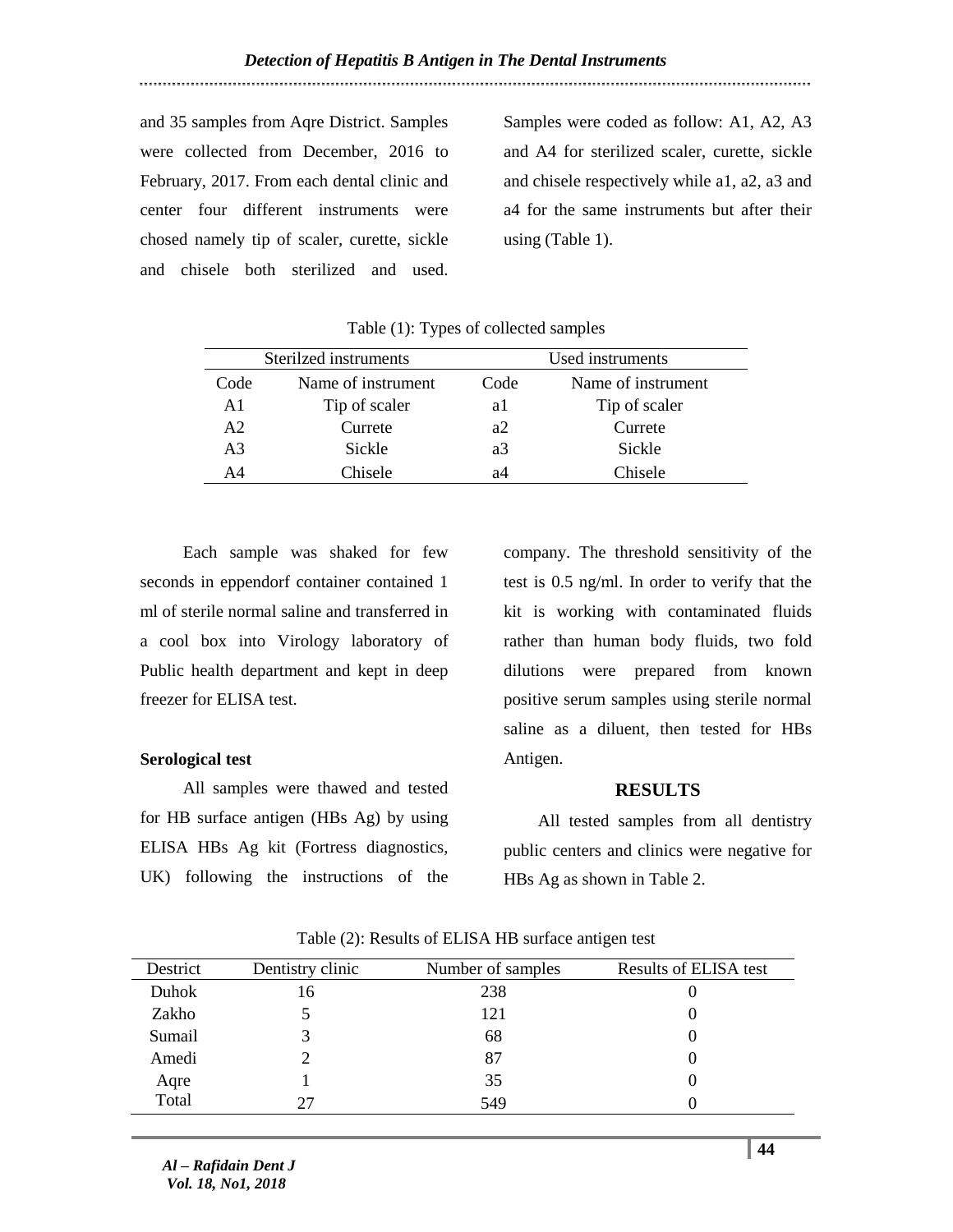While Eight two fold diluted positive serum sample tubes corresponding to 1/2,

1/4, 1/8, 1/16, 1/32, 1/64, 1/128, 1/256 gave positive for HBs antigen as shown in Table 3.

instruments sterilized by 2% glutaraldehyde were positive for HB s Ag in China by Lin-

Table (3): Results of two fold diluted known HBs Ag positive serum sample

| Tube     |     |     |     |    |      |      |       |  |
|----------|-----|-----|-----|----|------|------|-------|--|
| Dilution | 1/2 | 1/4 | 1/8 | 16 | 1/32 | 1/64 | 1/128 |  |

### **DISCUSSION**

 Nowadays, most of people believe that the dental clinics constitute the main source of hepatitis B virus infection because most of the infected individuals have no known history of exposure to the parenteral routes of transmission except their visiting to the dental clinics. Moreover, there are a lot of papers carried out in the different parts of the world indicating to the role of dental instruments in the transmission of HBV among people, therefore this is the first study to be carried out in the area to test for HBV in both sterilized and used dental equipment in the different public dental centers and clinics in Duhok Province.

In the present study, no hepatitis B surface antigen was detected among 549 samples of commonly used instruments in 27 different public dental centers and clinics in Duhok Province. Al-Sharifi et al  $(12)$  in Iran found 2% of apparently sterilized dental instruments were positive for HBs Ag, while no HBs Ag was detected in 365 dental instruments sterilized by autoclave and two samples out of 430 (0.46%) dental

fu et al  $^{(13)}$ . Al-Hijazi  $^{(14)}$  found that 2 (4.08%) out of 67 dentists were positive for HBs Ag and 45 (91.8%) of them had anti-HBs Ag antibodies. In another study carried out in Duhok Province by Hussein et al  $(15)$ found 0.2% of the blood donors were positive for HBs Ag similar to that found by Al-Shilfy et al.  $(16)$  who found 0.12% of the blood donors in Missan governorate were positive for HBs Ag. In another study carried out in Nineveh governorate by Salim and Abdullah  $(17)$  found that 39.77% of the blood donors were positive for HBs Ag. Tarky et al.  $(7)$  found that the national prevalence rate of HBs Ag in Iraq was 1.6%. The results of this study clearly indicate the proper hygienic measurements precautions followed by all dental clinics using of sterilizing instruments, disposable masks and gloves as well as almost of the dentists were received full anti HBV vaccine. In order to verify that ELISA kit is also working with samples rather than human serum fluids we made two fold dilution of

*Al – Rafidain Dent J Vol. 18, No1, 2018*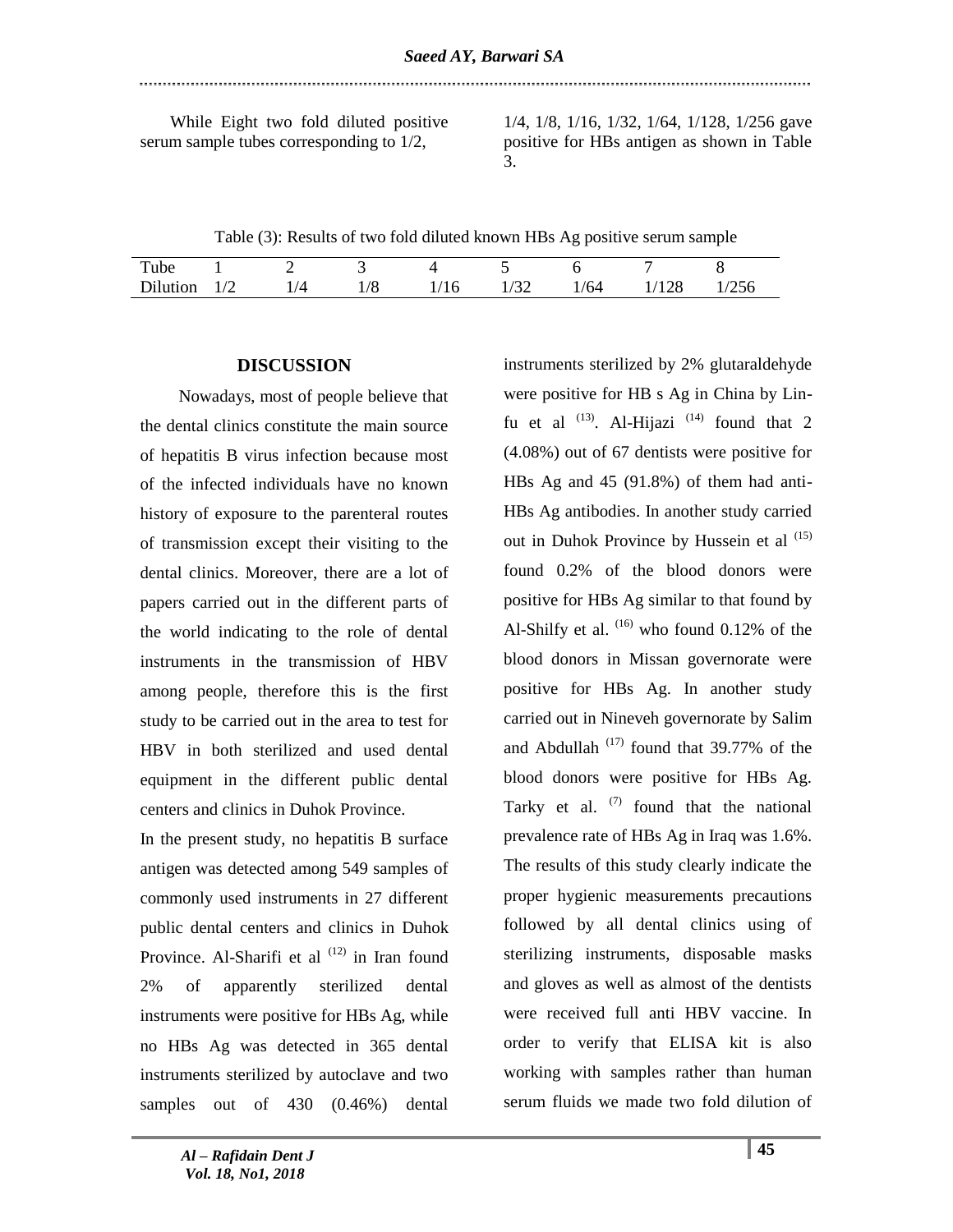known HBs Ag positive serum and tested for HBs Ag by ELISA kit and all dilutions from 1/2 to 1/256 gave positive for HBs Ag. Upon our results, the level of HBs Ag in dental instruments is absent or present in very low concentration under the threshold of ELISA technique because we expected to find out positive cases of HBs Ag in the instruments of public clinics rather than those of private clinics as many people believe that hygienic and proper care are less in public dental clinics compared to those serviced in the private dental clinics.

# **CONCLUSIONS**

 Although the results of this study are encouraging and support that dentists and dental instruments are not the main source of infection of HBs Ag, but another sources should also be studied like hair dressing, cosmetic saloons and barbers instruments. Further studies are required like investigation of HBV by RT-PCR technique among dentists and assistant technicians, as well as instruments used in private dental clinics.

## **REFERENCES**

- 1-Previsani, N and Lavanchy, D. (2002). Hepatitis B.WHO/CDS/CSR/LYO/2002: Hepatitis B, World Health Organization, Geneva.
- 2- Perz, J.F., Armstrong, G.L., Farrington, L.A., Hutin, Y.J and Bell, B.P. The

contributions of hepatitis B virus and hepatitis C virus infections to cirrhosis and primary liver cancer worldwide. J Hepa-tol, 2006:45, 529–538.

- 3- WHO. The World Health Report. Geneva: WHO, 1997
- 4- WHO. Hepatitis B Fact Sheet No. 204 (Revised October 2000). WHO web site, 2000.
- 5-Merican, I., Guan, R., Amarapuka, D. Chronic hepatitis B virus infection in Asian countries. J Gastroenterol Hepatol , 2000:15(12), 1356–1361.
- 6-World Journal of Gastroente WHO: Hepatitis B surface Ag assays; operational characteristics. Phase1.Report, World Health Organization, 2004, (WHO/BCT/BTS/01.4).
- 7-Tarky, A.A.M., Akram, W., Al-Naaimi, A.S., Omer, A.R. Epidemiology of viral hepatitis B and V in Iraq. A national survey 2005-2006. Zanco J Med Sci, 2013:17(1), 370-380.
- 8-Olubuyide, I.O., Ola, S.O., Aliyu, B. Hepatitis B and C in doctors and dentists in Nigeria. QJM, 1997:90(6), 417–422.
- 9-Gillcrist, J.A. Hepatitis viruses A, B, C, D, E and G: implications for dental personnel. J Am Dent Assoc, 1990:130(4), 509–520.
- 10-Martins, A.M., Barreto, S.M. Hepatitis B vaccination among dentists surgeons. Rev Saude Publica , 2003:37(3, 333–338.
	- 11-Anonymous, 2003b. Occupation risk for hepatitis. Available at http//